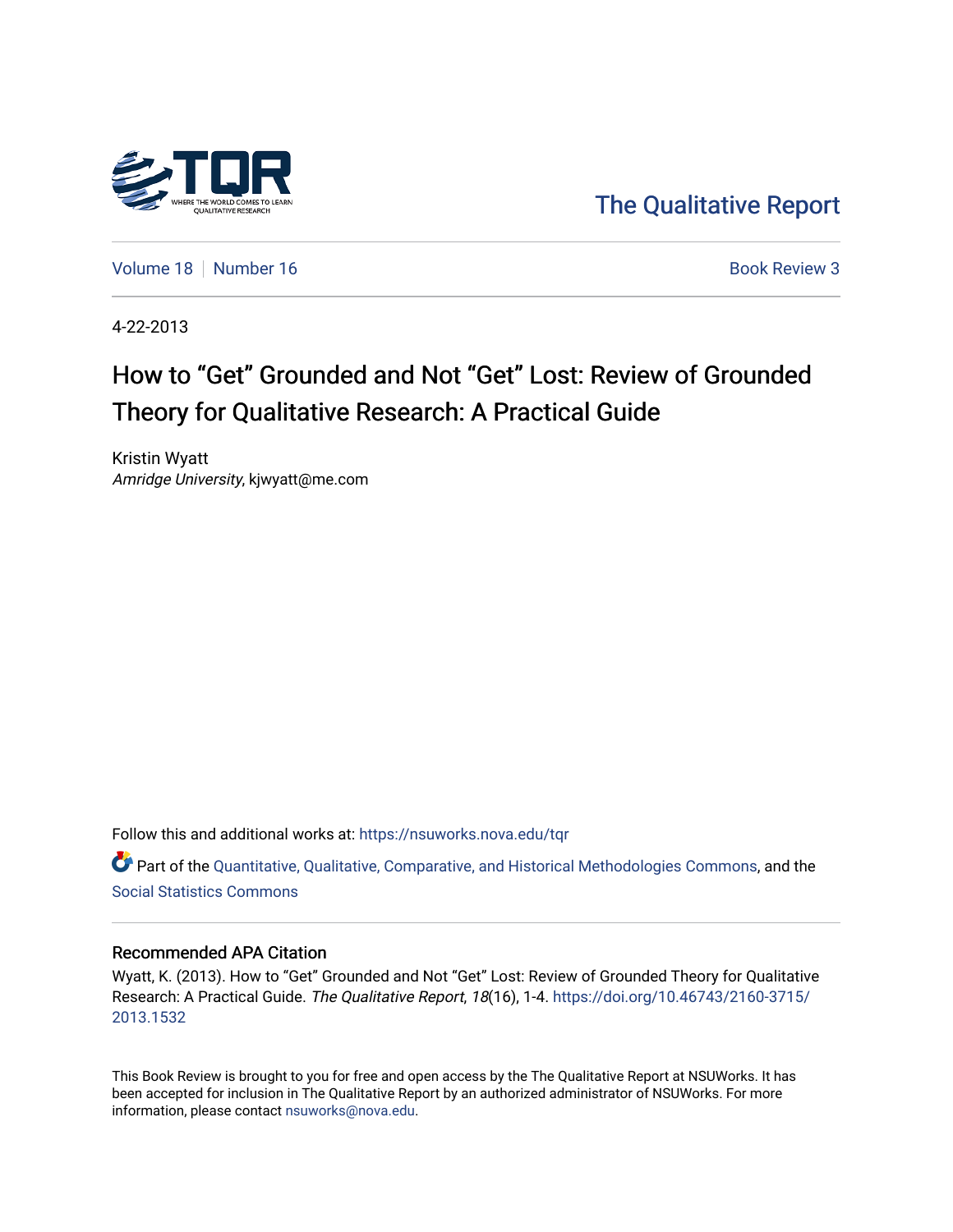

## How to "Get" Grounded and Not "Get" Lost: Review of Grounded Theory for Qualitative Research: A Practical Guide

### Abstract

As a developing PhD student one must work to develop the ability to apply critical thinking skills and analysis. In my pursuit to further understand qualitative research methods, I chose to look more closely at grounded theory method due to its seemingly complex structure and unique method of theory development. Urquhart (2013) works to present the components of grounded theory method (GTM) as a reaction to confusion and frustration of postgraduate students struggling with the method. She provides a sequential "how to" guide on GTM while asserting the importance of staying flexible within the structure. She acknowledges and addresses the criticism of GTM and strives to dispel myths associated with the method.

### Keywords

Qualitative Research, Grounded Theory Method, Coding, Novice Researcher, Glaserian

## Creative Commons License



This work is licensed under a [Creative Commons Attribution-Noncommercial-Share Alike 4.0 License](https://creativecommons.org/licenses/by-nc-sa/4.0/).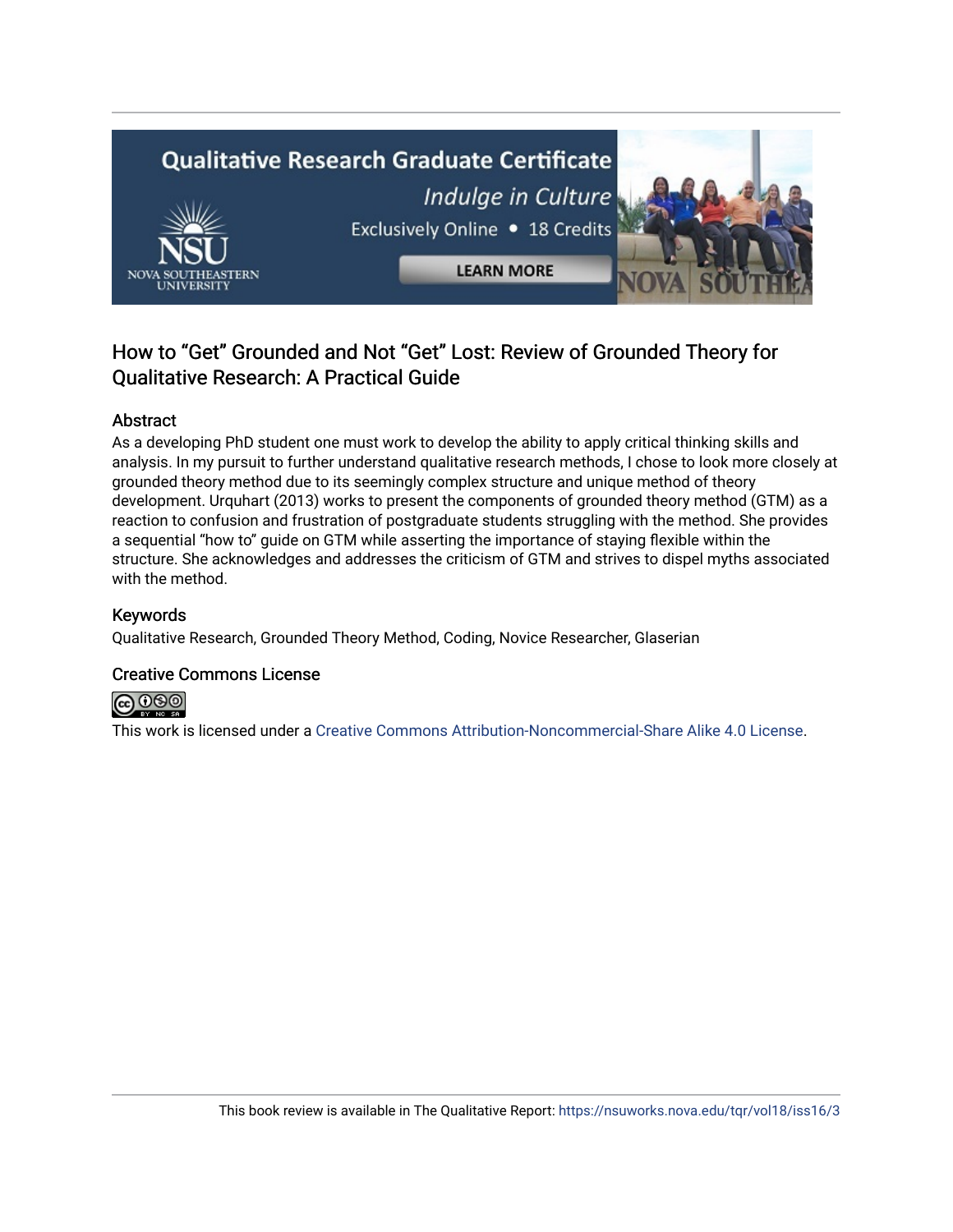

## **How to "Get" Grounded and Not "Get" Lost: Review of** *Grounded Theory for Qualitative Research: A Practical Guide*

Kristin Wyatt Amridge University, Montgomery, Alabama, USA

*As a developing PhD student one must work to develop the ability to apply critical thinking skills and analysis. In my pursuit to further understand qualitative research methods, I chose to look more closely at grounded theory method due to its seemingly complex structure and unique method of theory development. Urquhart (2013) works to present the components of grounded theory method (GTM) as a reaction to confusion and frustration of postgraduate students struggling with the method. She provides a sequential "how to" guide on GTM while asserting the importance of staying flexible within the structure. She acknowledges and addresses the criticism of GTM and strives to dispel myths associated with the method. Keywords: Qualitative Research, Grounded Theory Method, Coding, Novice Researcher, Glaserian*

Qualitative research methods continue to gain popularity and credibility within the research community which for many years was primarily focused on quantitative methods to produce valid results. While qualitative research as a whole has maintained a steady forward momentum, the grounded theory research method is still having to clear its name among the research community. This is not because of the method itself but due to skepticism in both the quantitative and qualitative community of researchers along with misapplications of the term "grounded theory." It's working twice as hard to show it has a place alongside other esteemed research methods and as Urquhart (2013) explains; it is often due to ignorance and prejudice that grounded theory method is dismissed and overlooked. Urquhart (2013) explains that using the terminology "grounded theory method" is a more accurate depiction of the method because "grounded theory" is the result of applying the method (p. 2). *Grounded Theory for Qualitative Research: A Practical Guide* (Urquhart, 2013) is ideal for beginning researchers interested in utilizing grounded theory method (GTM) as it clearly takes the reader through the building blocks of the method. Furthermore, seasoned researchers will benefit from the text as Urquhart (2013) works tirelessly at defending the method and providing a clearer understanding of the concepts and theories, particularly the use of coding. The text was developed out of a response to postgraduate students wanting a better explanation of the approach and Urquhart capitalizes on this opportunity by formulated the text as a reaction to gaps and barriers students were encountering as they attempted to utilize the method.

I chose to review this method to confront my own criticism of qualitative research. Grounded theory seemed like a "stab in the dark" idea with a "hope and a prayer" of coming out on the other side with something of value. My approach to the text, in the spirit of GTM, was to let the data inform and guide me as I navigated the details of the research process. In spite of my good intentions, in retrospect, I can see how I began this pursuit with preconceived ideas of what the material had to offer. Which demonstrates one of my continued struggles with GTM: can we truly ever set aside our biases and preconceived notions? And if we can't, how does it affect the development of the emerging theories in GTM? That being said, the text left me pleasantly surprised as it aptly addressed my skepticism regarding the method and its applicability.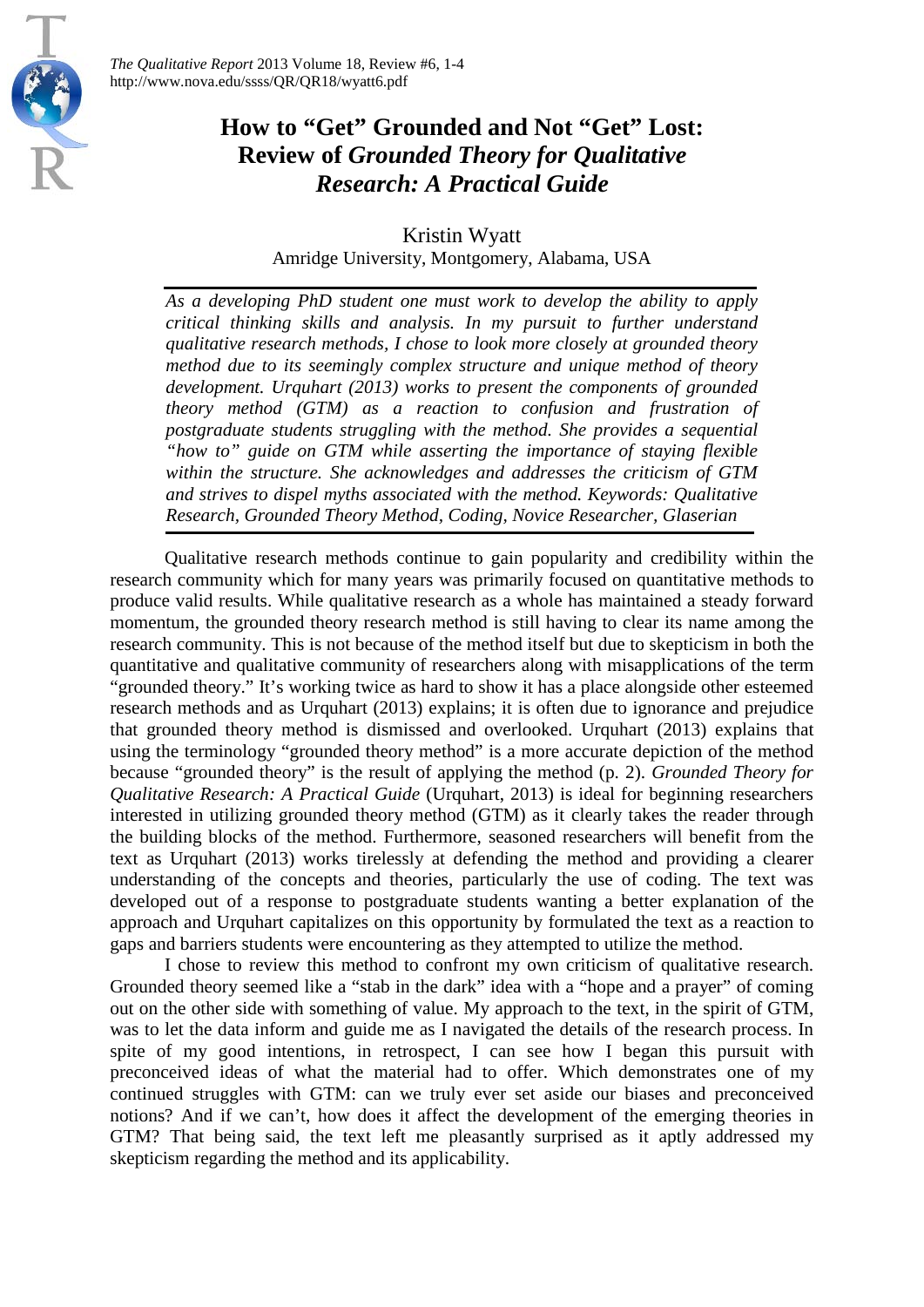The text is divided into three sections; introduction (chapters 1-2) , method in practice (chapters 3-6) and theory building and reflections (chapters 7-9). The introductory chapters address basic techniques, historical context and the development of GTM over time. Urquhart (2013) really stresses her desire to present a guide to utilizing GTM without being prescriptive and maintaining flexibility. Charmaz (2006) states GTM "consists of systemic, yet flexible guidelines" (p. 2); great emphasis is placed on the importance of the method to remain adaptable. Furthermore, Urquhart (2013) spends significant time presenting the two strands of GTM, Glaserian and Straussian. She openly discloses her bias towards the Glaserian strand but emphasizes the importance of fully understanding what makes the two strands different and how this will affect the research design. Munhall and Chenail (2008) echo this importance by stating one must learn "a method thoroughly in a way you understand and about which you can communicate. You must know the inside and outside of this method, as well as the permeable circumference" (p. 35). This is especially true as Glaserian and Straussian approaches overlap greatly but the differences between the two are considered so foundational that it caused the split into two strands. The author also makes a point to discuss what theory actually is, which is the whole point of the GTM process. While this idea may seem basic, by reviewing the general definition and formulation of theory and then presenting the components of a theory in GTM, it helped to provide a guiding light towards the final result (pp. 5-6).

The "meat" of the text addresses the practicality of conducting grounded theory research. It is here that two examples are introduced, President Obama's inauguration speech and a Master's project. These examples follow the reader through the coding processes and perhaps bring to life the concept of coding. By seeing how the text is evaluated through each process, it's clearer to see the application of the coding language. Urquhart (2013) gives substantial focus to the coding process as it is often the most misunderstood, misapplied and challenging component of GTM. She clearly addresses the frequent, and inaccurate, use of GTM as a "blanket term" for coding (p. 3). Additionally, she admonishes researchers utilizing GTM that complete the coding process and then fail to extrapolate theory from the data. After all, while the founders stress that grounded theory is "discovery of theory from data systematically obtained and analysed in social research" (Glaser & Strauss, 1967, p. 1), they also worked diligently to show that further abstraction of the theory should be emphasized. Throughout the text, Urquhart (2013) refers back to the development and early beginnings of GTM while giving voice to the evolution of the method. She addresses the positivist vs interpretivist (constructivist) differences and how they apply to method and research design. She excels in presenting information, disclosing her bias and then proceeding to demonstrate how both sides are represented in the information. As I read through each chapter I began making notes of repetitive words that seemed woven into the heart of the method: rich, connection, systematic, cohesive, recursive, conceptual, discovery, flexible, inductive, comparison and concurrent. Urquhart demonstrates in this language, possibly unintentionally, the importance of creative writing skills in qualitative research designs and how the ability to integrate concepts seamlessly with data is crucial.

Lastly, but certainly not the least important according to Urquhart (2013), she discusses what to do once a theory emerges from the coding process. She openly admits there is truth to the criticism that GTM produces low-level theories due to its focus on microphenomena. However, she is proficient in her explanation of how these theories can be scaled-up (p. 130) and how important it is for the researcher to then engage their theory with current theories within the discipline.

Perhaps the most useful components of the text are found at the end of each chapter. For each chapter, Urquhart (2013) includes a summary, exercises, web resources, further readings and frequently asked questions. What I like specifically about this is that, as you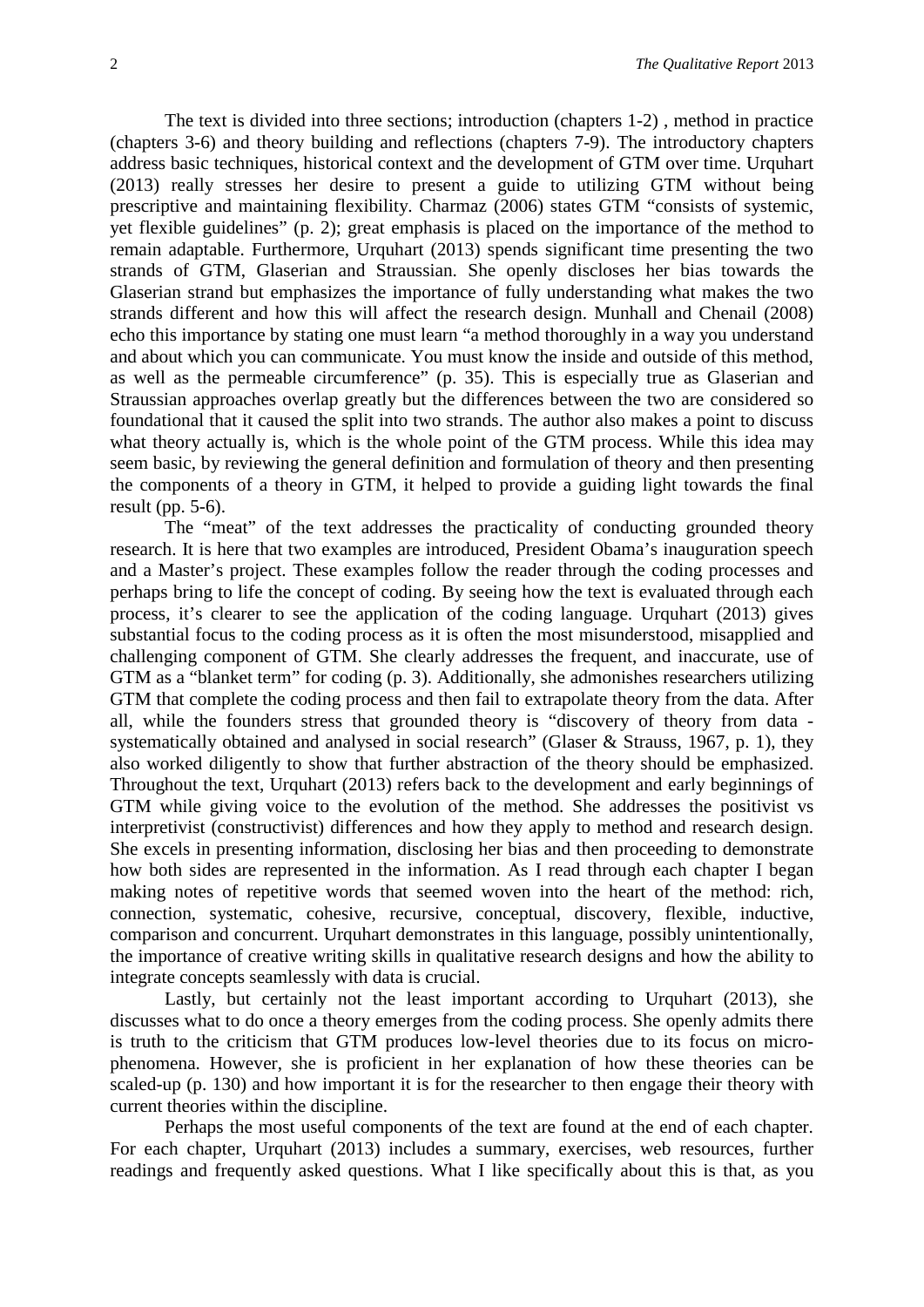work through the text, it's as if you are sitting through a lecture series with Cathy Urquhart on GTM. It challenges the reader to not only consume the information she presents but to engage with it, try it out and really wrestle with the concepts. This aspect created a much richer learning experience for me as I worked to pick apart the framework of GTM.

Urquhart (2013) does well in presenting the book sequentially and concisely. She is able to present essential information and theoretical concepts without flooding the reader with details and lengthy descriptions. However, Urquhart (2013) only briefly addresses reflexivity (p. 70) and bias. As this text is directed towards beginning researchers I would think a more substantive portion be designated to address the potential of researcher bias, particularly in the coding process. How does GTM account for cultural differences, translated data from one language to another? Researcher bias can have a considerable effect on outcomes, particularly in GTM. Urquhart (2013) fails to guide the beginning researcher in how to avoid this pitfall as it pertains specifically to GTM. Furthermore, when considering how language changes, how will research derived from the shifting, morphing framework of GTM remain understandable over time. Due to changes in how data are coded and evolving semantics, will findings utilizing GTM be difficult to interpret in the future? Perhaps, there are no easy answers or solutions for these questions but I can't help but think the text falls short in addressing these concerns.

It is clear in her writing that Urquhart (2013) has a vast knowledge and understanding of grounded theory. While she is an expert in the methodology she demonstrates her creative writing skills (important to grounded theory) as she explains the complex and sometimes confusing components to her readers. She presents the information with a true passion and excitement for GTM. Her idea of GTM is that it is a living concept and continues to evolve and change with the contributions from different researchers. Perhaps she views it as McCallin (2011) describes, that it gives voice to what is "actually happening in practical life, rather than describing what should be going on" (p. 2325). Urquhart (2013) writes from firsthand experience of having used the method and seeing desired results. She has been a witness to the struggles of postgraduate students wrestling with concepts and barriers. These experiences allow her to demonstrate honest insight and empathy to the reader searching for the same answers. Overall, *Grounded Theory for Qualitative Research: A Practical Guide* by Cathy Urquhart (2013) is wellwritten, easy to understand, clearly demonstrates practical application and boldly responds to presented criticisms. I highly recommend this book to anyone, beginner or expert, curious about the method or interested in utilizing GTM in research.

#### **References**

- Glaser, B. G., & Strauss, A. L. (1967). *The discovery of grounded theory: Strategies for qualitative research.*Chicago, IL: Aldine.
- McCallin, A. M. (2011). Moderated guiding: A grounded theory of nursing practice in end-oflife care. *Journal of Clinical Nursing, 20*(15-16), 2325-2333. doi:10.1111/j.1365- 2702.2010.03543.x
- Munhall, P., & Chenail, R. (2008). *Qualitative research proposals and reports: A guide* (3rd ed.). Sudbury, MA: Jones & Bartlett.
- Urquhart, C. (2013). *Grounded theory for qualitative research: A practical guide.* Thousand Oaks, California: Sage.

#### **Author Note**

Kristin Wyatt is currently a first year PhD student at Amridge University. She is a